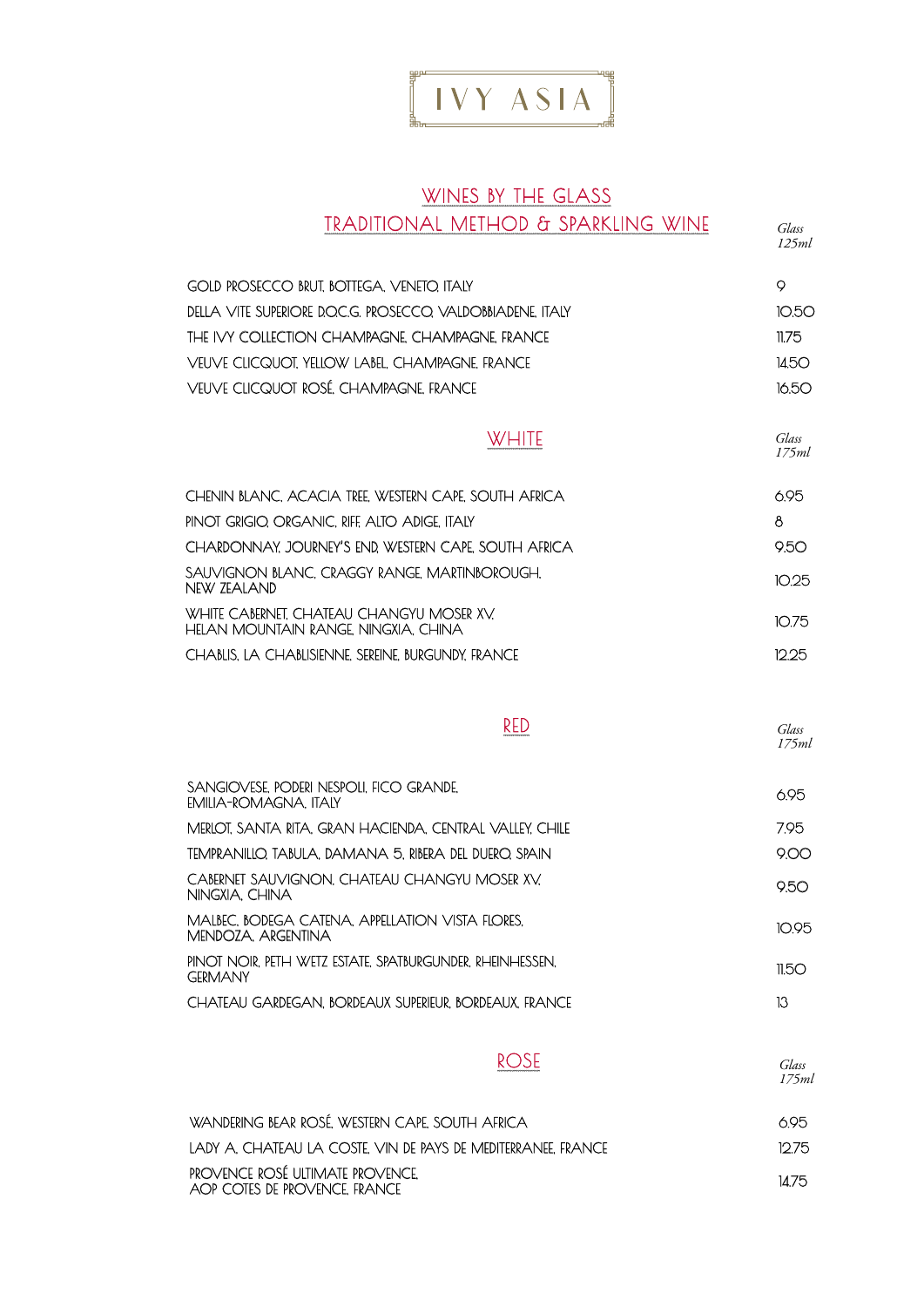

#### TRADITIONAL METHOD & SPARKLING WINE

|                                                          | Vintage | Bottle 75cl |
|----------------------------------------------------------|---------|-------------|
| GOLD PROSECCO BRUT, BOTTEGA, VENETO, ITALY               | NV.     | 50          |
| DELLA VITA SUPERIORE DOCG. PROSECCO VALDOBBIADENE. ITALY | NV      | 63          |
| THE IVY COLLECTION CHAMPAGNE. CHAMPAGNE FRANCE           | NV      | 67          |
| VEUVE CLICQUOT. YELLOW LABEL. CHAMPAGNE. FRANCE          | NV      | 89          |
| NYETIMBER. CUVÉE CHÉRIE. DEMI SEC. SUSSEX. ENGLAND       | NV      | 96          |
| VEUVE CLICQUOT ROSÉ. CHAMPAGNE. FRANCE                   | NV      | 97          |
| PALMER BLANC DE BLANCS. CHAMPAGNE. FRANCE                | NV.     | 130         |
| LAURENT-PERRIER. CUVEE ROSÉ. CHAMPAGNE. FRANCE           | NV.     | 135         |
| VEUVE CLICQUOT, EXTRA BRUT, EXTRA OLD, CHAMPAGNE, FRANCE | NV      | 170         |
| PERRIER-JOUET. BELLE EPOQUE, CHAMPAGNE, FRANCE           | 2012    | 190         |
| VEUVE CLICQUOT LA GRANDE DAME. CHAMPAGNE FRANCE          | 2008    | 190         |
| DOM PERIGNON. CHAMPAGNE FRANCE                           | 2012    | 225         |
| KRUG. GRANDE CUVEE. CHAMPAGNE. FRANCE                    | NV      | 250         |

#### MAGNUMS

*Vintage Bottle 1.5l*

| CHABLIS. DOMAINE JEAN DEFAIX. BURGUNDY. FRANCE | ാറാറ | OQ.             |
|------------------------------------------------|------|-----------------|
| GOLD PROSECCO BRUT, BOTTEGA, VENETO, ITALY     | NV.  | Q8.             |
| CHATEAU PEYRABON, HAUT MEDOC, BORDEAUX, FRANCE | ാവാ  | $\overline{10}$ |
| VEUVE CLICQUOT YELLOW LABEL. CHAMPAGNE. FRANCE | NV.  | 160             |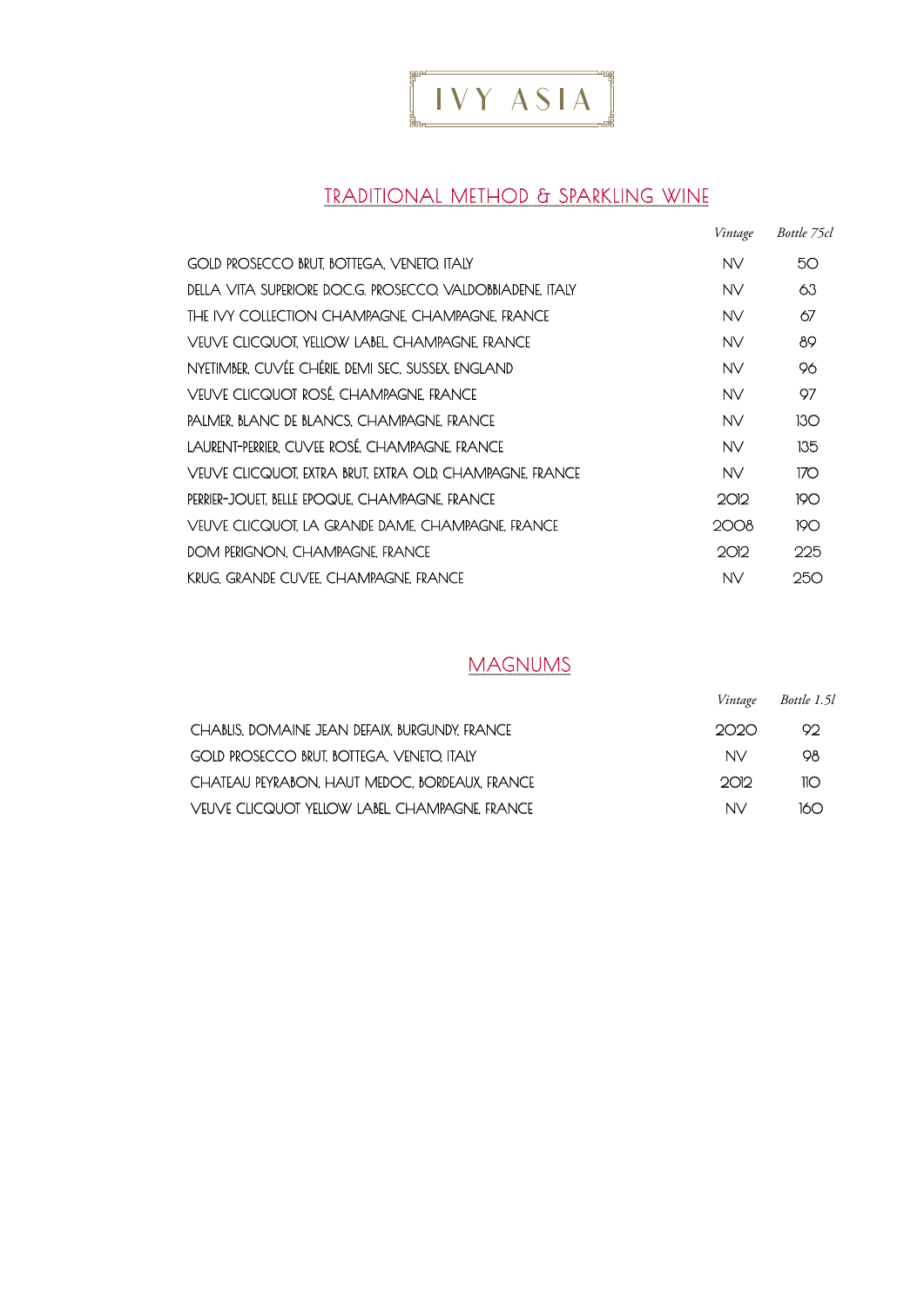## $\left[\begin{array}{ccc} 1 & VY & ASIA \end{array}\right]$

### **WHITE**

### AROMATIC

|                                                                                                                                                                         | Vintage | Bottle 75cl |
|-------------------------------------------------------------------------------------------------------------------------------------------------------------------------|---------|-------------|
| LAFABULEUSE FRISANT BLANC, DOMAINE LAFAGE, MIRAFLORS,<br>COTES CATALANES, FRANCE                                                                                        | 2020    | 33          |
| Roses and exotic fruit with a light fizz                                                                                                                                |         |             |
| VIOGNIER, VALDIVIESO, VALLEY SELECTION, MAULE VALLEY, CHILE<br>Apricot, peach and hints of vanilla and spice                                                            | 2020    | 39          |
| RIESLING, MARKUS MOLITOR, HAUS KLOSTERBERG, MOSEL, GERMANY<br>Perfect balance of fruit, acidity and minerality great with spicy dishes                                  | 2020    | 43          |
| SAUVIGNON BLANC, CRAGGY RANGE, MARTINBOROUGH,<br>NEW ZEALAND                                                                                                            | 2019    | ΔΔ          |
| Passion fruit, white peach and lime                                                                                                                                     |         |             |
| GRUNER-VELTLINER, LAURENZ V, KAMPTAL, AUSTRIA                                                                                                                           | 2020    | 48          |
| Peach, apple and peppery notes                                                                                                                                          |         |             |
| RIESLING, MILLTON, OPOU, GISBORNE, NEW ZEALAND<br>Mandarin, lime and green tea notes, great with Thai spices                                                            | 2020    | 60          |
| GEWURZTRAMINER, ALOIS LAGEDER, AM SAND, ALTO ADIGE, ITALY<br>Tropical notes of quince, passion fruit and mango. Perfect for Asian spice<br>and grilled fish and chicken | 2O18    | 67          |
| RIESLING, ROBERT WEIL, KIEDRICHER, TROCKEN, RHEINGAU, GERMANY,<br>Bright stone fruit and citrus with great balance                                                      | 2020    | 74          |
| SANCERRE BLANC, DOMAINE THOMAS,<br>GRAND CHAILLE, LOIRE, FRANCE,                                                                                                        | 2020    | 79          |
| Elegant, fresh and rich Old World Sauvignon                                                                                                                             |         |             |
| CONDRIEU, SAINT COSME, RHONE, FRANCE<br>Stone fruit, honey and hints of oak make this a perfect match for salmon & tuna                                                 | 2019    | 110         |
| POUILLY-FUME, BARON DE L LADOUCETTE, LOIRE, FRANCE                                                                                                                      |         |             |
| Hints of smoke with this dry Sauvignon are perfect with dishes from<br>the Robata grill                                                                                 | $2$ O17 | 155         |

#### FRESH & CRISP

|                                                                                                                                              | Vintage | Bottle 75cl |
|----------------------------------------------------------------------------------------------------------------------------------------------|---------|-------------|
| CHENIN BLANC, ACACIA TREE, WESTERN CAPE, SOUTH AFRICA<br>Citrus, peach and zippy, fresh finish                                               | 2019    | 29          |
| PINOT GRIGIO, ORGANIC, RIFF, ALTO ADIGE, ITALY<br>Green apple, citrus and a hint of honey                                                    | 2020    | 34          |
| GAVI DI GAVI, MORGASSI SUPERIORE, VOLO RISERVA, PIEDMONT, ITALY<br>Melon, creamy notes and perfect with shellfish                            | 2018    | 54          |
| PINOT GRIS. BOLNEY ESTATE. SUSSEX. ENGLAND<br>Crisp citrus with hints of apple                                                               | 2018    | 62          |
| PINOT GRIS, PROPHET'S ROCK, CENTRAL OTAGO, NEW ZEALAND<br>Stone fruits, honey and citrus, great with slow cooked pork belly and spicy dishes | 2019    | 70          |
| SOAVE CLASSICO SUPERIORE, SUAVIA, LE RIVE, VENETO, ITALY<br>Wonderfully fresh, try with lean fish and vegetarian dishes                      | 2017    | 79          |
|                                                                                                                                              |         |             |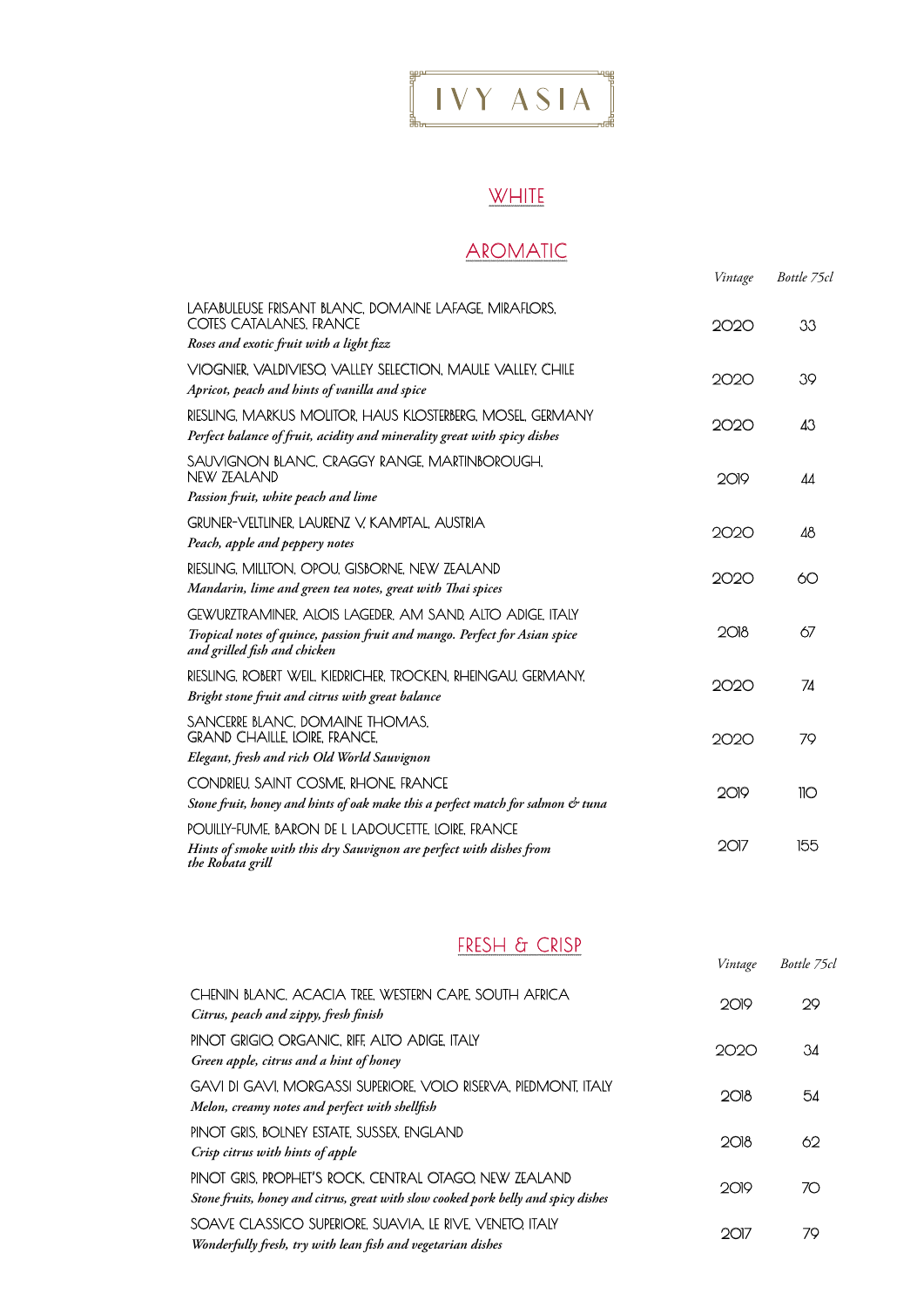# $\begin{bmatrix} 1 & v & Y & ASIA \end{bmatrix}$

## **WHITE**

### **BOLD & BEAUTIFUL**

|                                                                                                                                                           | Vintage  | Bottle 75cl |
|-----------------------------------------------------------------------------------------------------------------------------------------------------------|----------|-------------|
| CHARDONNAY, JOURNEY'S END, WESTERN CAPE, SOUTH AFRICA<br>Buttery notes from oak make this perfect for fatty tuna and salmon                               | 2019     | $4\circ$    |
| WHITE CABERNET, CHATEAU CHANGYU MOSER XV, HELAN<br>MOUNTAIN RANGE, NINGXIA, CHINA<br>Unique White Cabernet, light pink in colour with hints of strawberry | 2018     | 45          |
| and exotic fruits                                                                                                                                         |          |             |
| CHABLIS, LA CHABLISIENNE, SEREINE, BURGUNDY, FRANCE<br>Floral aroma and hints of toast and butter on the palate, matches well with<br>pork and rich fish  | 2018     | 52          |
| CHABLIS TER CRU, DOMAINE PAUL NICOLLE, LES FOURNEAUX,<br><b>BURGUNDY, FRANCE</b>                                                                          | $2O$ $P$ | 69          |
| Minerality and complexity are evident, perfect for shellfish                                                                                              |          |             |
| CROZES-HERMITAGE BLANC, PAUL JABOULET AINE, MULE BLANCHE,<br>RHONE, FRANCE                                                                                | 2020     | 75          |
| Marsanne grape with stone fruit and honey notes                                                                                                           |          |             |
| CHARDONNAY, MORGAN, DOUBLE L VINEYARD, CALIFORNIA, USA<br>Rich, buttery, vanilla notes. Great with pork belly                                             | 2020     | 90          |
| MEURSAULT DOMAINE VINCENT LATOUR, GRANDS CHARRONS,<br><b>BURGUNDY, FRANCE</b>                                                                             | 2019     | 95          |
| Bold oak and nutmeg flavours, pairs well with tuna and salmon                                                                                             |          |             |
| CHABLIS GRAND CRU, LA CHABLISIENNE, LES GRENOUILLES<br><b>BURGUNDY, FRANCE</b>                                                                            | 2018     | 120         |
| Classic Burgundy Chablis with a lot of oak character                                                                                                      |          |             |
| CHARDONNAY, CATENA ZAPATA, WHITE BONES,<br>MENDOZA, ARGENTINA                                                                                             | 2018     | 127         |
| Outstanding Mendoza Chardonnay, white berries, herbal notes and perfect balance                                                                           |          |             |
| CORTON-CHARLEMAGNE GRAND CRU, DOMAINE ROUX,<br><b>BURGUNDY, FRANCE</b>                                                                                    | 2018     | 250         |
| A wine of great finesse, perfect with shellfish                                                                                                           |          |             |
| GAIA & REY, GAJA, PIEMONTE, ITALY<br>Pear, honey and hints of lychee. Delicate oak notes and superb balance                                               | 2017     | 390         |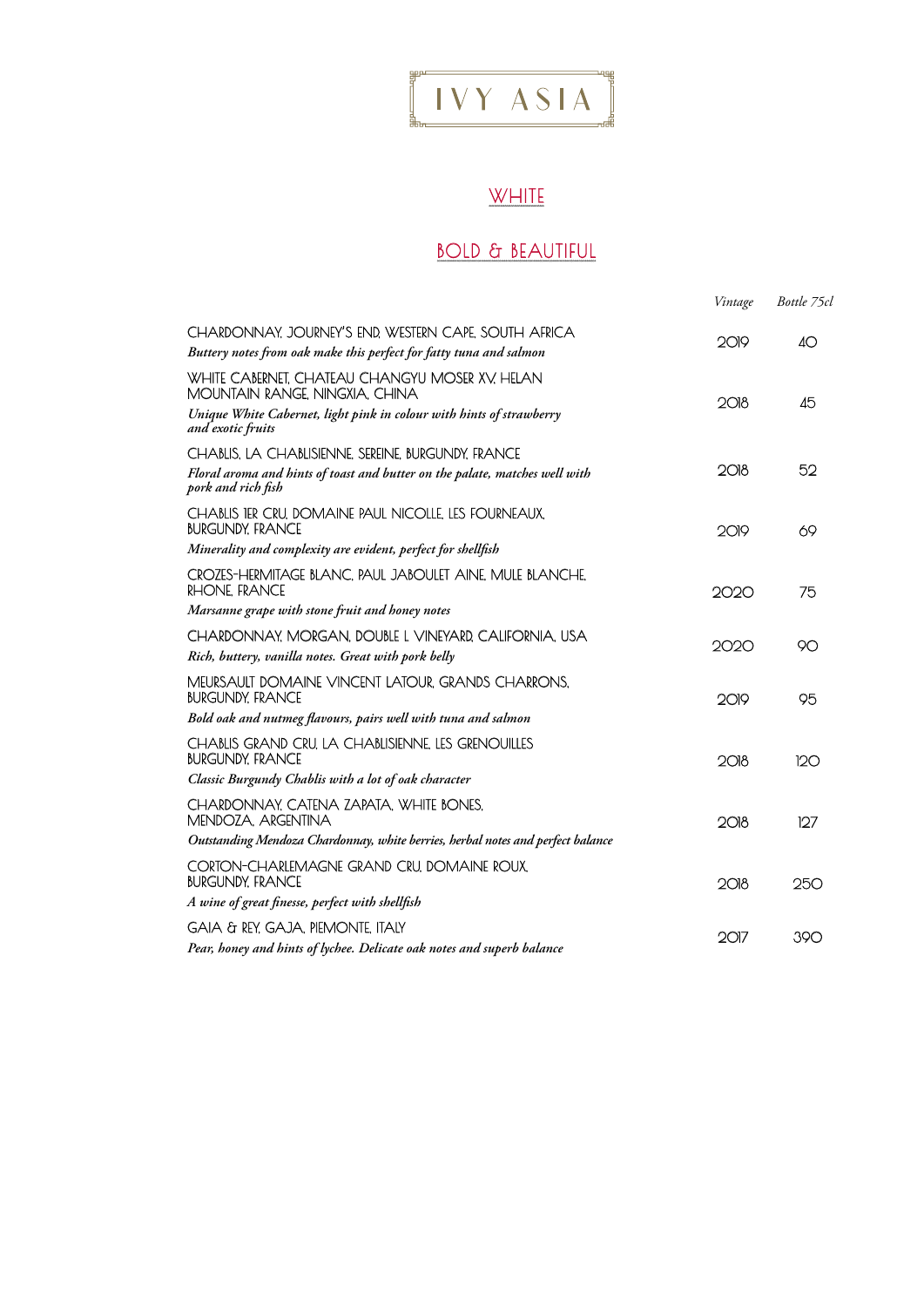## $\left[\begin{array}{ccc} 1 & VY & ASIA \end{array}\right]$

#### RED

### PINOT NOIR

|                                                                                                                                                                | Vintage | Bottle 75cl |
|----------------------------------------------------------------------------------------------------------------------------------------------------------------|---------|-------------|
| PINOT NOIR, PETH WETZ ESTATE, SPATBURGUNDER,<br>RHEINHESSEN, GERMANY<br>Cherry, blueberry and green tea notes                                                  | 2019    | 48          |
| PINOT NOIR. MILLTON. LA COTE GISBORNE NEW ZEALAND<br>Dark cherry and hints of smoke, great with grilled meats                                                  | 2019    | 75          |
| CHASSAGNE-MONTRACHET ROUGE DOMAINE MARC MOREY.<br><b>BURGUNDY, FRANCE</b><br>Hints of pepper and vanilla with strawberry on the palate                         | 2017    | 86          |
| PINOT NOIR. PROPHET'S ROCK, CUVEE AUX ANTIPODES.<br>CENTRAL OTAGO. NEW ZEALAND<br>Red fruits, plum and earthy notes make this a triumph with Shitake mushrooms | 2016    | 150         |
| VOSNE ROMANEE. DOMAINE ROUX. BURGUNDY, FRANCE<br>Complex and elegant with vanilla and chocolate notes                                                          | ാവാ     | 188         |

#### SPICE AND PEPPER

|                                                                                                                                                                                             | Vintage | Bottle 75cl |
|---------------------------------------------------------------------------------------------------------------------------------------------------------------------------------------------|---------|-------------|
| COTES DU RHONE, ALAIN JAUME, HAUT DE BRUN, RHONE, FRANCE<br>Raspberry, blackcurrant and blackberry with hints of white pepper                                                               | 2019    | 38          |
| SHIRAZ, JOURNEY'S END, SINGLE VINEYARD, STELLENBOSCH,<br>SOUTH AFRICA                                                                                                                       | 2017    | ΔΔ          |
| Smoke, pepper and nutmeg spices balance strawberry and black cherry fruit                                                                                                                   |         |             |
| GRENACHE AND SYRAH, MORGAN, COTES DU CROWS,<br>MONTEREY COUNTY, USA                                                                                                                         | 2018    | 65          |
| Bold red fruits and black pepper make this great for spiced beef dishes                                                                                                                     |         |             |
| HERMITAGE. PAUL JABOULET AINE. LA MAISON BLEU, RHONE. FRANCE<br>Fantastic Northern Rhone red with earthy notes and a great pairing for<br>Wagyu or peppered steak                           | 2017    | 120         |
| SYRAH, CRAGGY RANGE. LE SOL, HAWKE'S BAY, NEW ZEALAND<br>Great balance of white pepper and oak notes. A superior wine that works<br>across poultry and meat dishes                          | 2016    | 125         |
| CHATEAUNEUF DU PAPE, CHATEAU DE BEAUCASTEL, RHONE, FRANCE<br>Legendary producer and a superb wine, notes of leather vanilla, tobacco and<br>smoke pair beautifully with pork from the grill | 2009    | 185         |
| SHIRAZ, MOUNT LANGI, LANGI GHIRAN SHIRAZ,<br>VICTORIA, AUSTRALIA                                                                                                                            | 2017    | 190         |
| Chocolate, liquorice & plum suits lamb and beef dishes                                                                                                                                      |         |             |
| HERMITAGE. PAUL JABOULET AINE LA CHAPELLE RHONE FRANCE                                                                                                                                      |         |             |
| A gem from the Rhone with warm spices, dark fruit and oak hints.<br>A treat with Wagyu Beef                                                                                                 | 2016    | 320         |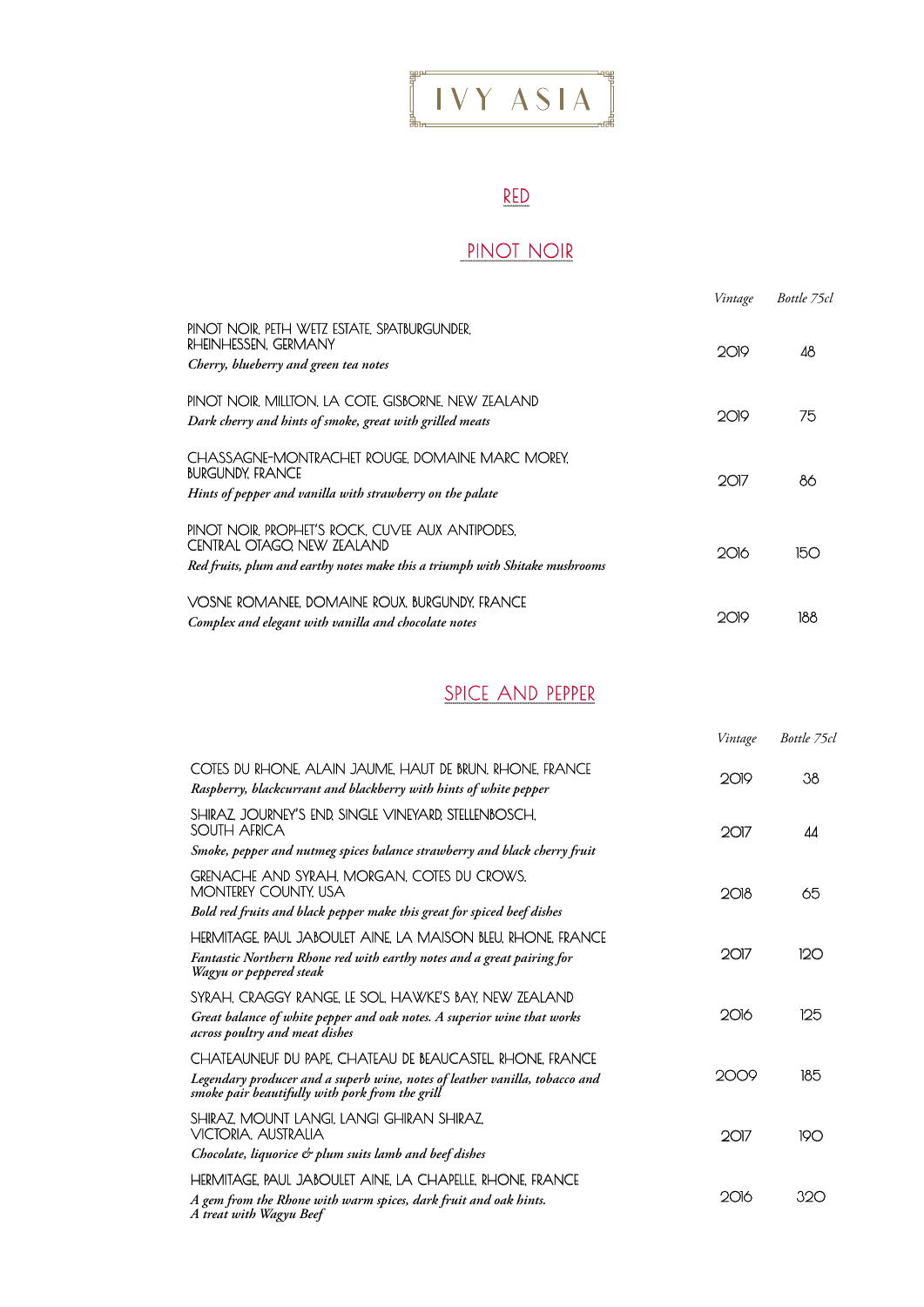# $\left[\begin{array}{ccc} \begin{array}{ccc} \text{max} & \text{max} \\ \text{max} & \text{max} \\ \text{max} & \text{max} \end{array}\end{array}\right]$

### RED

#### ITALIAN VARIETALS

|                                                                                                                    | Vintage | Bottle 75cl |
|--------------------------------------------------------------------------------------------------------------------|---------|-------------|
| SANGIOVESE, PODERI NESPOLI, FICO GRANDE,<br><b>EMILIA-ROMAGNA, ITALY</b>                                           | 2019    | 28          |
| Soft and supple with red fruit flavours                                                                            |         |             |
| FRAPPATO. NERELLO MASCALESE. TERRE DI GIUMARA, SICILY, ITALY                                                       |         |             |
| Raspberry and strawberry with vanilla and cinnamon spice.<br>Perfect with curry and stir fry                       | 2020    | 37          |
| PRIMITIVO APPASIMENTO. MASSERIA BORGO DEI TRULLI. LUCALE.<br>PUGLIA. ITALY                                         | 2016    | 45          |
| Blackcurrant, vanilla and chocolate. Delicious with slow cooked pork belly                                         |         |             |
| AMARONE. LA DAMA, VENETO, ITALY                                                                                    |         |             |
| A revelation with Asian spices the raisin flavour, smoothness<br>and full flavour are a perfect match              | 2016    | 79          |
| BAROLO, PAOLO CONTERNO, RIVA DEL BRIC, PIEDMONT, ITALY                                                             | $2$ O17 | 85          |
| Aroma of red roses followed by earthy, leather with cherry                                                         |         |             |
| VINO NOBILE DI MONTEPULCIANO, BOSCARELLI, SOTTO CASA,<br>RISERVA, TUSCANY, ITALY                                   | 2014    | 132         |
| Red berries, vanilla & pepper                                                                                      |         |             |
| BAROLO. VIETTI. SINGLE VINEYARD CRU. PIEDMONT. ITALY                                                               |         |             |
| Complex with floral notes followed by bold cherry, rich spices, leather<br>and tobacco. All balanced to perfection | 2017    | 360         |
| COLORE, BIBI GRAETZ "COLORES", TUSCANY, ITALY                                                                      |         |             |
| Unique and superb Tuscan with hints of cinnamon alongside cherry,<br>plum and pepper                               | 2010    | 550         |
| MASSETINO. TUSCANY. ITALY                                                                                          |         | 855         |
| Silky plum and cassis with cedar and cigar box spices                                                              | 2018    |             |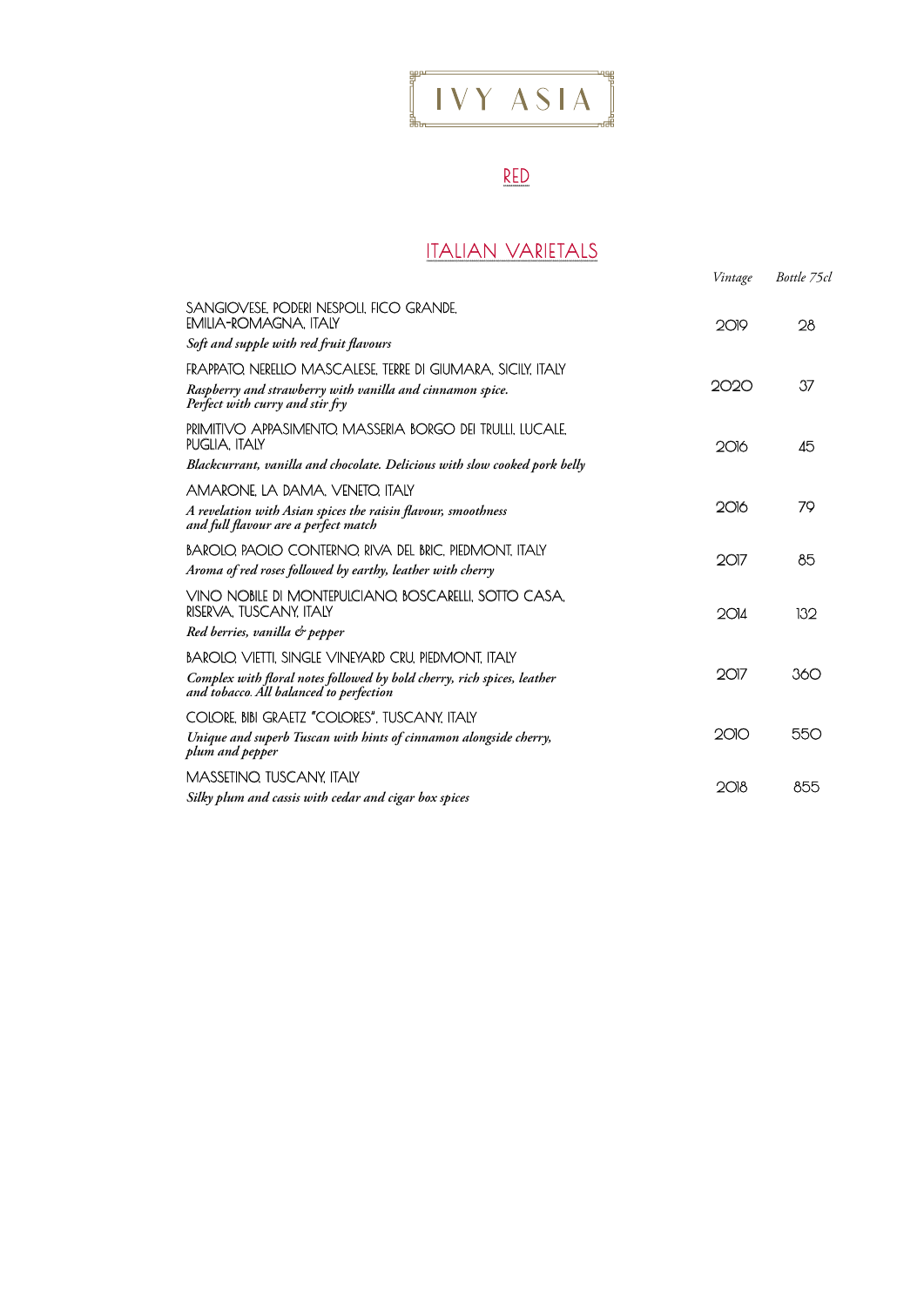# $\frac{1}{2}$   $\frac{1}{2}$   $\frac{1}{2}$   $\frac{1}{2}$   $\frac{1}{2}$   $\frac{1}{2}$   $\frac{1}{2}$   $\frac{1}{2}$   $\frac{1}{2}$   $\frac{1}{2}$   $\frac{1}{2}$   $\frac{1}{2}$   $\frac{1}{2}$   $\frac{1}{2}$   $\frac{1}{2}$   $\frac{1}{2}$   $\frac{1}{2}$   $\frac{1}{2}$   $\frac{1}{2}$   $\frac{1}{2}$   $\frac{1}{2}$   $\frac{1}{2}$

### RED

#### BORDEAUX STYLES

|                                                                                                            | Vintage    | Bottle 75cl |
|------------------------------------------------------------------------------------------------------------|------------|-------------|
| CABERNET SAUVIGNON, CHATEAU CHANGYU MOSER XV.<br>NINGXIA. CHINA                                            | $2$ Ol $7$ | 39          |
| Full bodied with notes of black tea, spices and black cherry                                               |            |             |
| CHATEAU GARDEGAN. BORDEAUX SUPERIEUR. BORDEAUX. FRANCE<br>Classic Bordeaux, great with beef and chicken    | 2O18       | 52          |
| CHATEAU LA LAGUNE, 3EME CRU CLASSE, HAUT MEDOC,<br>BORDEAUX. FRANCE                                        | 2011       | 200         |
| Plum, cherry, dried flowers and hints of leather                                                           |            |             |
| CHATEAU CHANGYU MOSER XV. CABERNET SAUVIGNON, PURPLE AIR<br>COMES FROM THE EAST, NINGXIA, CHINA            | 2016       | 350         |
| Full bodied, silky and complex. Oak, dried flowers, vanilla and chocolate                                  |            |             |
| CHATEAU COS D'ESTOURNEL, ST-ESTEPHE, 2EME CRU CLASSE,<br>BORDEAUX. FRANCE                                  | 2008       | 400         |
| Rich, earthy and full of oak character                                                                     |            |             |
| CHATEAU PICHON-LONGUEVILLE BARON. PAUILLAC. 2EME CRU<br>CLASSE, BORDEAUX, FRANCE                           | 2010       | 450         |
| Velvety soft with warm spices and red fruits                                                               |            |             |
| OPUS ONE, NAPA VALLEY, CALIFORNIA, USA                                                                     |            |             |
| Iconic producer, silky in the mouth with dark stewed fruits and vanilla spices.<br>A treat with Wagyu beef | 2018       | 840         |
| CHATEAU MOUTON ROTHSCHILD, PAUILLAC, BORDEAUX, FRANCE                                                      | 2004       | 1300        |
| Velvety yet powerful with huge fruit giving way to complex spices<br>and tertiary notes. Truly spectacular |            |             |
|                                                                                                            |            |             |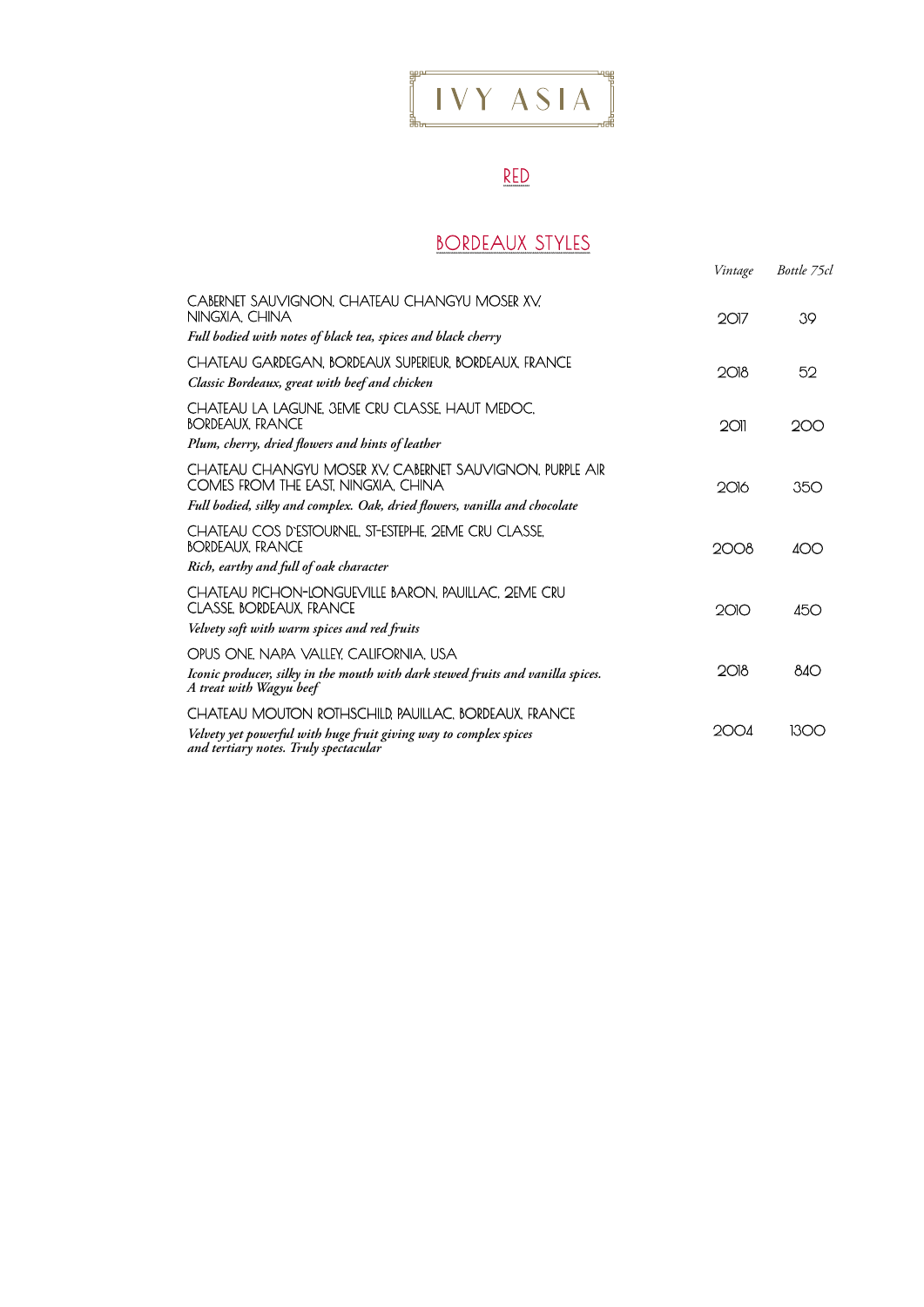

### RED

#### SPAIN AND SOUTHERN HEMISPHERE

|                                                                                                                        | Vintage | Bottle 75cl |
|------------------------------------------------------------------------------------------------------------------------|---------|-------------|
| MERLOT, SANTA RITA, GRAN HACIENDA, CENTRAL VALLEY, CHILE<br>Plum and peppery hints, great with lamb and beef           | 2020    | 33          |
| TEMPRANILLO TABULA. DAMANA 5. RIBERA DEL DUERO. SPAIN<br>Great all rounder with meat dishes, dark fruits and oak notes | 2020    | 38          |
| MALBEC, BODEGA CATENA, APPELLATION VISTA FLORES.<br>MENDOZA, ARGENTINA<br>Classic bold Malbec that is made for steak   | 2018    | 44          |
| RIOJA RESERVA, DINASTIA VIVANCO, RIOJA, SPAIN<br>Rich flavours of vanilla, oak and tobacco. Perfect for lamb cutlets   | 2014    | 54          |

#### ROSE

|                                                                                                                                                 | Vintage | Bottle 75cl |
|-------------------------------------------------------------------------------------------------------------------------------------------------|---------|-------------|
| WANDERING BEAR ROSÉ, WESTERN CAPE, SOUTH AFRICA<br>Vibrant strawberry flavours, these sweeter notes make this a great wine<br>with spicy dishes | 2020    | 29          |
| LADY A, CHATEAU LA COSTE, VIN DE PAYS DE MEDITERRANEE, FRANCE<br>Light citrus with strawberry and peach. Try with shellfish and spicy chicken   | 2020    | 52          |
| CHATEAU LEOUBE, LOVE BY LEOUBE, COTES DE PROVENCE, FRANCE<br>Red berries, citrus and a touch of grapefruit freshness                            | 2020    | 56          |
| PROVENCE ROSÉ ULTIMATE PROVENCE.<br>AOP COTES DE PROVENCE. FRANCE<br>Apricot, pear and roses. Perfect with salmon                               |         | 59          |

#### DESSERT WINE

|                                                                                                                                                | Vintage |     |
|------------------------------------------------------------------------------------------------------------------------------------------------|---------|-----|
| MOSCATO D'ASTI,VIETTI, CASCINETTA, PIEDMONT, ITALY 37.5cl<br>A match made in heaven for our Lychee dessert or Panna Cotta                      | クロスコ    | 25. |
| SAUTERNES. PETIT GUIRAUD. BORDEAUX. FRANCE 37.5cl<br>Try with savoury dishes with BBQ sauces for a rare treat                                  | 2017    | 36. |
| IOYR TAWNY PORT. QUINTA DO VALLADO, DOURO VALLEY, PORTUGAL <i>soci</i><br>Rich and nutty, great with chocolate dessert                         | NV      |     |
| ROYAL TOKAJI, GOLD LABEL, TOKAJI, HUNGARY 50cl<br>Honey, apricot and pear, this sweet wine pairs amazingly<br>with Asian glazed savoury dishes | ാവ്റ    | ו א |